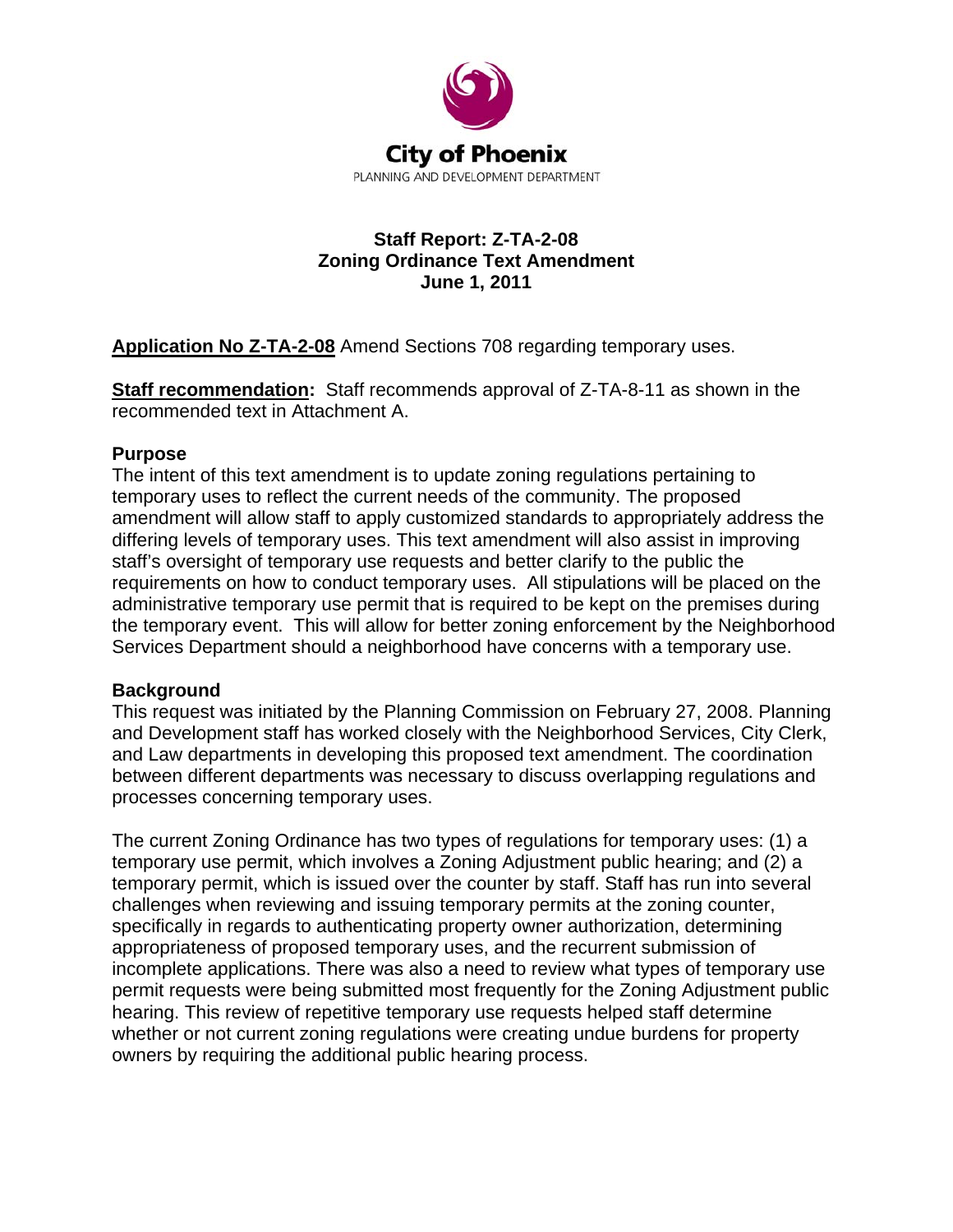Z-TA-2-08 June 8, 2011 Planning Commission Page 2 of 12

#### *Administrative Temporary Use Permit*

There was a need to create an alternative process that allowed more oversight by staff than the current over the counter temporary permit process but not as burdensome as the temporary use permit requests requiring a public hearing. Staff proposes replacing the current over the counter temporary permit with an administrative temporary use permit to help alleviate the recurring issues staff encounters at the zoning counter and to provide for better coordination with enforcement staff in the Neighborhood Services Department. The administrative process will require some additional review and processing time but the proposed text amendment also includes additional allowances in temporary uses for businesses.

### *Greater Allowance for Durations/Frequencies*

Commercial businesses will be able to utilize longer durations for temporary uses and will be permitted to apply for a greater number of requests within a calendar year. For example, a commercial property is currently permitted to apply for a maximum of 4 temporary permits per calendar year with a maximum of 5 consecutive days for each temporary permit, which would calculate to 20 days of conducting a temporary use on a parcel. The proposed text amendment would allow a commercial property to potentially have a maximum of 12 permits per calendar year still with a maximum of 5 consecutive days for each temporary permit. This would allow a maximum of 60 days of temporary uses within one year, if a parcel maximized all of their temporary use permit allowances. To help ensure that a property does not take advantage of the longer durations and frequencies, staff also proposes placing a maximum on the number of permits per month a parcel may have. This maximum of 2 permits per month will help minimize the potential burden of the increase in activity for nearby residences during any one month period.

When staff reviewed the types of temporary use permit requests that were most frequently going through the Zoning Adjustment public hearing, the cases typically involved requests to exceed the limitation on the length of days currently imposed. The Zoning Ordinance requires applicants to request a temporary use permit when the proposed temporary use exceeds the maximum 4 permits per calendar year. Common requests staff found included temporary parking lots, interim uses during construction (i.e. accessory residential structures and construction staging), and special community events (i.e. concerts). Staff determined that these uses could have more flexible requirements to eliminate the public hearing process but by imposing additional conditions to mitigate common concerns, such as noise and traffic, staff could administratively review the application rather than requiring the applicant go through an extensive public hearing process. There will be pre-determined policy guidelines and criteria to assist in staff's decision-making process, which will clarify for the applicant what staff will consider when reviewing applications.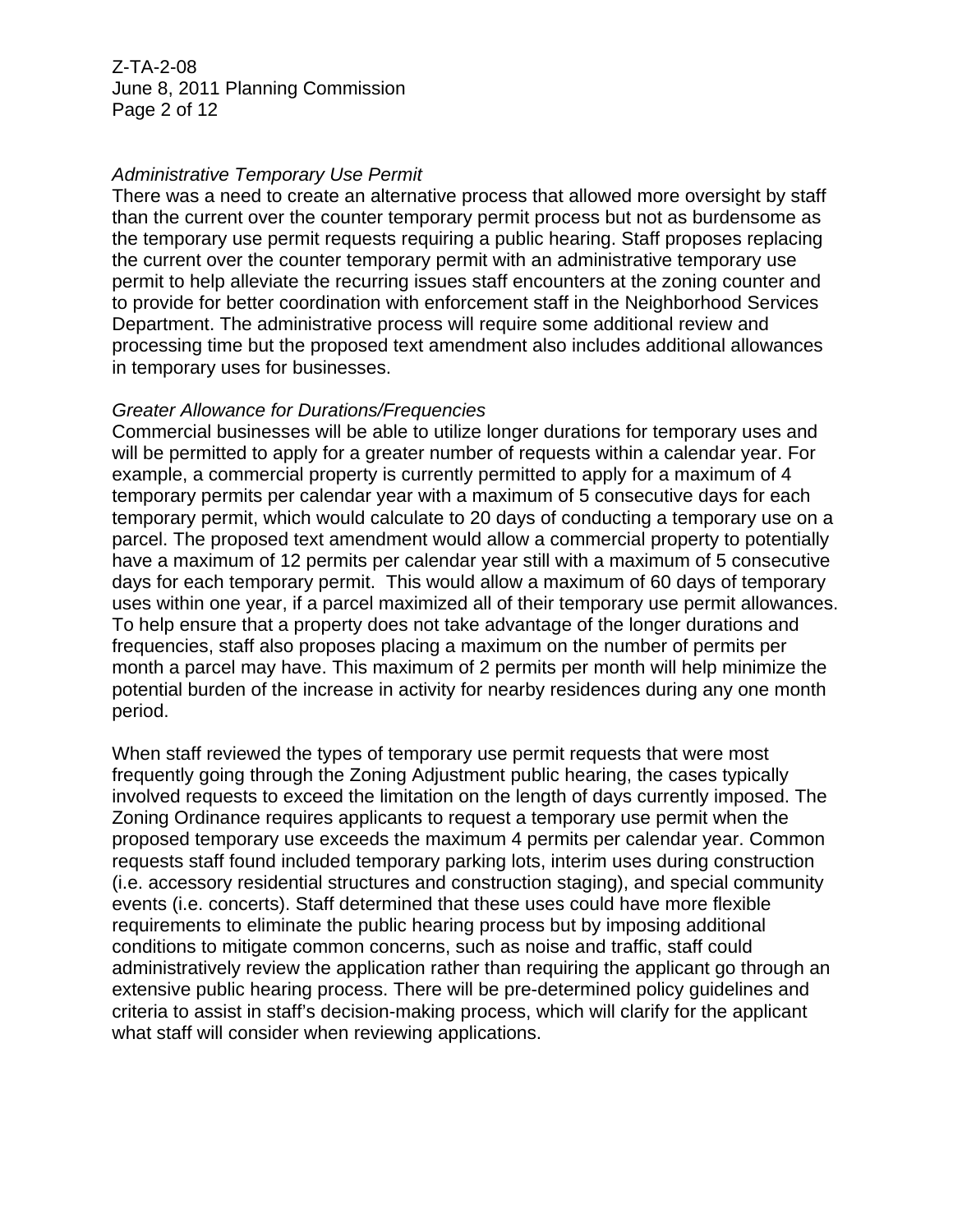Z-TA-2-08 June 8, 2011 Planning Commission Page 3 of 12

## **Description of the Proposed Text**

The proposed text amendment divides Section 708 Temporary Uses into five different parts: Purpose, General Regulations, Administrative Temporary Use Permit, Temporary Use Permit, and Nonresidential Temporary Uses in Residential Districts.

#### *Purpose*

Provides an introduction to the section and clarifies the two types of temporary permits (administrative and temporary use permit).

#### *General Regulations*

These regulations will be applicable to both types of temporary permits. It includes some additional discretion and revocation authority to the Planning and Development director.

### *Administrative Temporary Use Permits*

Outlines the different types of temporary uses, the application requirements, criteria for approval, restrictions, and authorization for staff to deny an administrative request when a site has a history of violations. The following table summarizes the different levels of temporary uses that could be administratively permitted approved:

| SUMMARY OF DAY, TIMES, DURATION ALLOWANCES |                                                                      |                                              |              |               |  |
|--------------------------------------------|----------------------------------------------------------------------|----------------------------------------------|--------------|---------------|--|
| <b>Level A</b>                             | <b>Temporary Use</b>                                                 | Max # of Days                                | Max # / Year | Max # / Month |  |
|                                            |                                                                      | 5                                            | 5            | $\mathbf{2}$  |  |
|                                            | Community or other special events                                    |                                              |              |               |  |
|                                            | Promotional vehicle sales for sites with a minimum of 20 contiguous  |                                              |              |               |  |
|                                            | acres and in conjunction with a licensed auto dealership             |                                              |              |               |  |
|                                            | Temporary event parking                                              |                                              |              |               |  |
|                                            |                                                                      |                                              |              |               |  |
| <b>Level B</b>                             | <b>Temporary Use</b>                                                 | Max # of Days                                | Max # / Year | Max # / Month |  |
|                                            |                                                                      | 5                                            | 12           | $\mathbf{2}$  |  |
|                                            | Promotional events for commercial retail or service businesses (i.e. |                                              |              |               |  |
|                                            | grand openings, sidewalk sale)                                       |                                              |              |               |  |
|                                            | Portable searchlights                                                |                                              |              |               |  |
|                                            |                                                                      |                                              |              |               |  |
| <b>Level C</b>                             |                                                                      | Temporary Use   Max # of Days   Max # / Year |              | Max # / Month |  |
|                                            | The following temporary uses can be approved for up to one           |                                              |              |               |  |
|                                            | vear.                                                                |                                              |              |               |  |
|                                            | Temporary residential dwelling units or accessory structures during  |                                              |              |               |  |
|                                            | construction                                                         |                                              |              |               |  |
|                                            | Temporary employment offices during construction                     |                                              |              |               |  |
|                                            | Temporary generators                                                 |                                              |              |               |  |
|                                            | Temporary construction yards or staging areas                        |                                              |              |               |  |
|                                            | Interim surface parking                                              |                                              |              |               |  |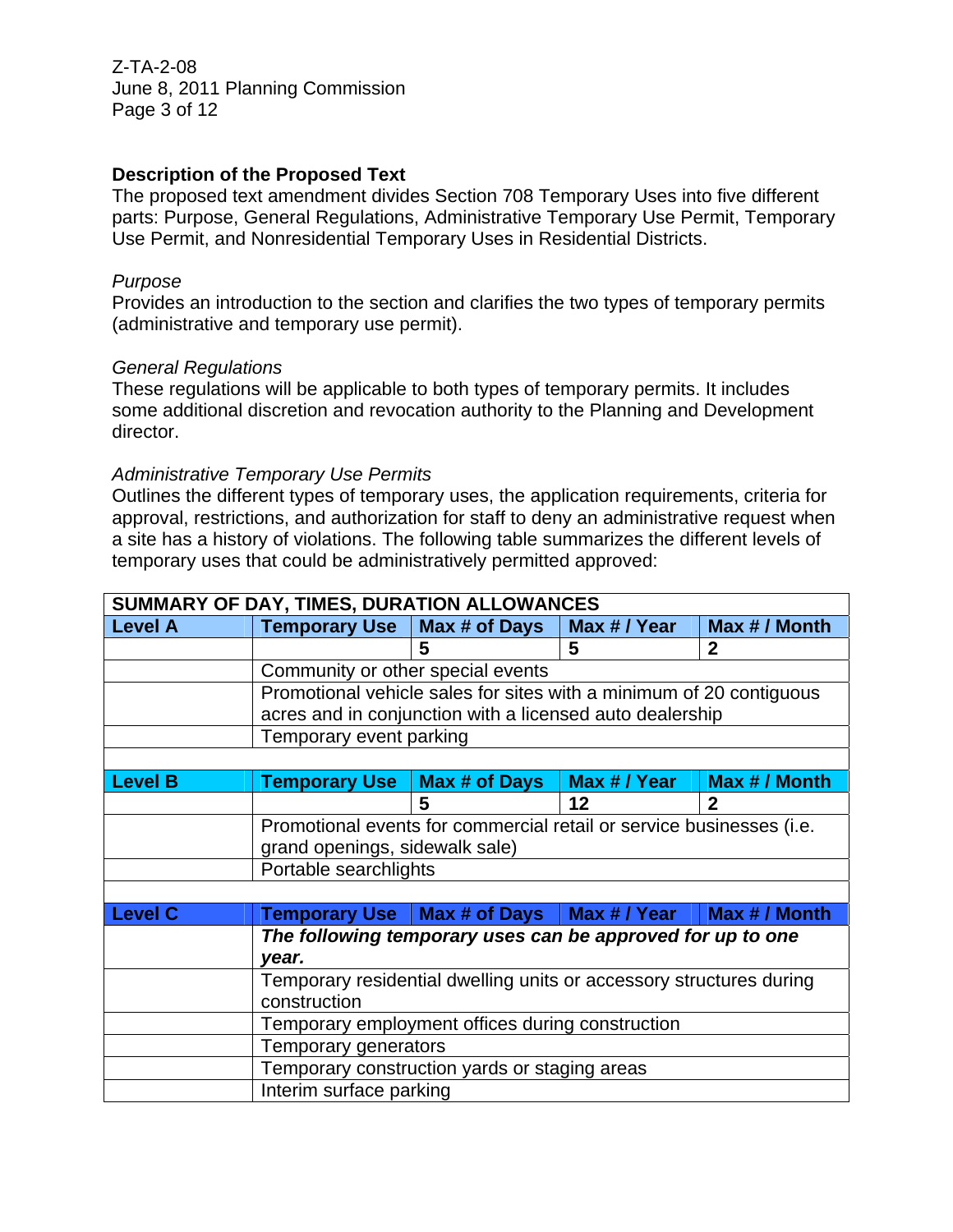Z-TA-2-08 June 8, 2011 Planning Commission Page 4 of 12

### *Temporary Use Permits*

The temporary use permits granted through the Zoning Adjustment public hearing process will still be regulated similarly to the current temporary use permit requirements. The exceptions include the increase from 12 months to 36 months that a Zoning Adjustment hearing officer can approve the request for and the allowance to obtain a temporary permit over the counter for recurring approvals after the second consecutive temporary use permit. Staff increased the duration of approval to 36 months to provide greater flexibility for the applicant and hearing officer. The intensity of the public hearing process warrants for this allowance to be considered during the public process.

#### *Nonresidential in Residential*

The residential districts will maintain the same temporary uses requirements.

### **Conclusion**

Staff will be creating a policy document that implements the Zoning Ordinance regulations. The policy document will have more detailed information regarding the steps involved in applying for the administrative or temporary use permits. It will act as a process guide for applicants to better understand the criteria, conditions uses would be subject to, revocation and appeal processes. The policy portion will also provide internal staff with a reference document to coordinate with other department teams, such as Neighborhood Services enforcement staff and License Services staff, and their procedures.

This text amendment will help update the temporary uses zoning regulations, encourage greater utilization of commercial properties, improve staff processes and allow for better coordination between departments. It also allows for additional temporary use events, but subject them to a better administrative review process to ensure adequate protections for neighborhoods. Staff recommends approval of the change to the Zoning Ordinance as presented in Attachment A.

# **Writer**

Wathsna Sayasane 5/27/2011 AS

## **Attachments**

A. Proposed Language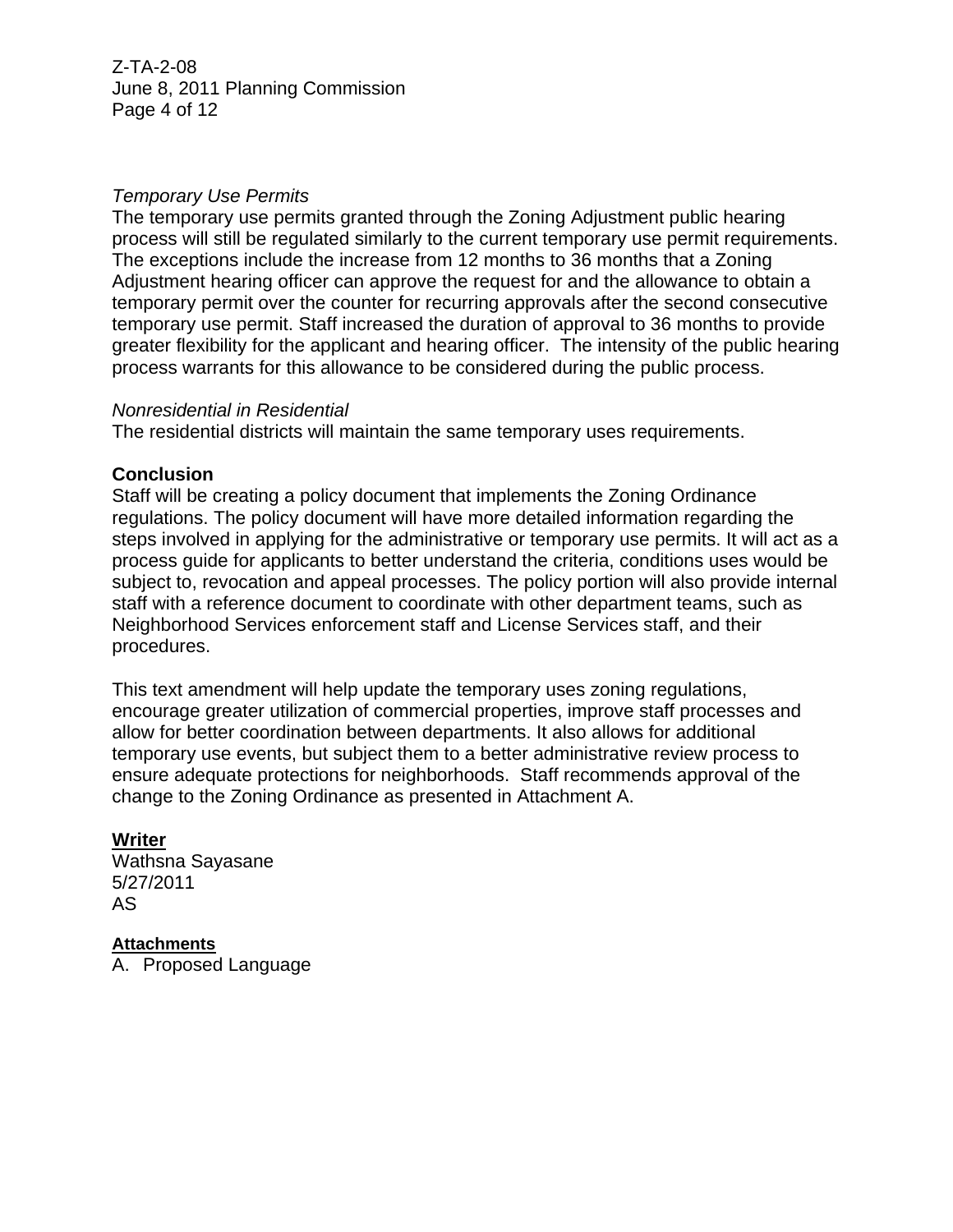Z-TA-2-08 June 8, 2011 Planning Commission Page 5 of 12

### **Attachment A – Proposed Language**

## **(Revised 5/27/11)**

## **Amend Chapter 7, Section 708 (Temporary Uses) as follows:**

A. Use permits for temporary uses and structures shall be required in any nonresidential district in which such use or structure is not otherwise allowed or regulated. A use permit may not be obtained for a temporary mobile vendor use or mobile vending unit. **PURPOSE.** THE PURPOSE OF THE TEMPORARY USES SECTION IS TO REGULATE THOSE USES AND ACTIVITIES OF A LIMITED DURATION NOT OTHERWISE ALLOWED IN THE APPLICABLE ZONING DISTRICTS AND THAT MAY IMPACT THE HEALTH, SAFETY AND GENERAL WELFARE OF THE PUBLIC. \*3

UPON WRITTEN REQUEST AND SUBMISSION OF AN APPLICATION, THE PLANNING AND DEVELOPMENT DIRECTOR OR THEIR DESIGNEE MAY ISSUE AN ADMINISTRATIVE TEMPORARY USE PERMIT. ANY APPROVAL IS CONTINGENT UPON THIS ORDINANCE AND WRITTEN STIPULATIONS CONTAINED ON THE PERMIT.

A TEMPORARY USE PERMIT ALLOWS FOR A TEMPORARY USE THAT DOES NOT MEET THE REQUIREMENTS OF AN ADMINISTRATIVE TEMPORARY USE PERMIT. AN APPLICANT SHALL FILE AN APPLICATION PER SECTION 307 TO REQUEST AN APPROVAL OF A TEMPORARY USE PERMIT.

- B. Temporary uses or structures shall be accessory to the primary use on the lot. Temporary uses or structures may be either indoor or outdoor.
- B. **GENERAL REGULATIONS.** THESE PROVISIONS APPLY TO BOTH ADMINISTRATIVE TEMPORARY USE PERMITS AND TEMPORARY USE PERMITS.
	- 1. Temporary uses or structures shall be accessory to the primary use on the lot, UNLESS OTHERWISE AUTHORIZED BY THE PLANNING AND DEVELOPMENT DIRECTOR UPON THE FINDING THAT THERE EXISTS A SUBSTANTIAL NEED FOR IT TO BE CONSIDERED A PRIMARY USE FOR A LIMITED PERIOD OF TIME, AND IS NECESSARY FOR THE OWNER TO ENJOY REASONABLE AND SUBSTANTIAL PROPERTY RIGHTS, AND WILL NOT CREATE AN ADVERSE IMPACT ON OTHER PROPERTIES OR PERSONS WITHIN THE VICINITY. Temporary uses or structures may be either indoor or outdoor.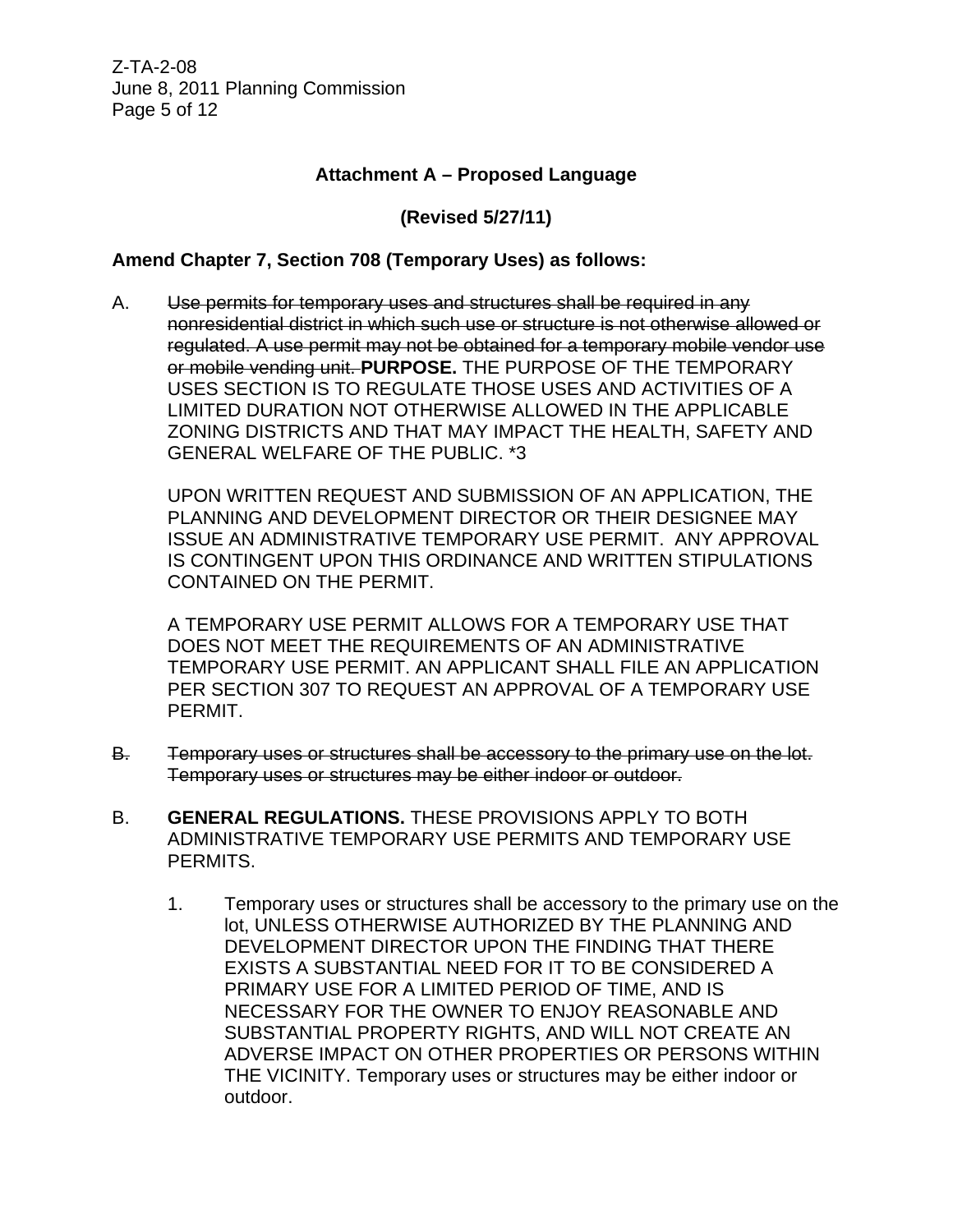Z-TA-2-08 June 8, 2011 Planning Commission Page 6 of 12

- 2. THE PLANNING AND DEVELOPMENT DIRECTOR MAY REVOKE A TEMPORARY PERMIT IF ANY CONDITIONS OR STIPULATIONS ARE NOT MET.
- 3. TEMPORARY USES OR STRUCTURES SHALL NOT BE PERMITTED WITHIN A PLANNED UNIT DEVELOPMENT (PUD) ZONING DISTRICT UNLESS OTHERWISE AUTHORIZED IN THE PUD. THIS PROVISION DOES NOT APPLY TO PUD'S WITH AN ADOPTED ORDINANCE PRIOR TO (INSERT MONTH, DAY, YEAR), THE EFFECTIVE DATE OF ORDINANCE NO. G-XXXX
- C. **ADMINISTRATIVE TEMPORARY USE PERMIT.** AN ADMINISTRATIVE TEMPORARY USE PERMIT IS SUBJECT TO THE FOLLOWING:
	- 1. AN ADMINISTRATIVE TEMPORARY USE PERMIT IS REQUIRED FOR THE FOLLOWING USES OR STRUCTURES OR ANALOGOUS USES OR STRUCTURES:
		- a. COMMUNITY OR OTHER SPECIAL EVENTS ON COMMERCIAL PROPERTIES.
		- b. INTERIM SURFACE PARKING OR TEMPORARY EVENT PARKING.
		- c. PROMOTIONAL EVENTS FOR COMMERCIAL RETAIL OR SERVICE BUSINESSES.
		- d. TEMPORARY RESIDENTIAL DWELLING UNITS OR RESIDENTIAL ACCESSORY STRUCTURES DURING CONSTRUCTION.
		- e. TEMPORARY EMPLOYMENT OFFICES DURING CONSTRUCTION.
		- f. PORTABLE SEARCHLIGHTS.
		- g. PROMOTIONAL VEHICLE SALES FOR SITES AT A MINIMUM OF 20 CONTIGUOUS ACRES IN SIZE AND IN CONNECTION WITH AN EXISTING LICENSED AUTO DEALERSHIP.
		- h. TEMPORARY GENERATORS.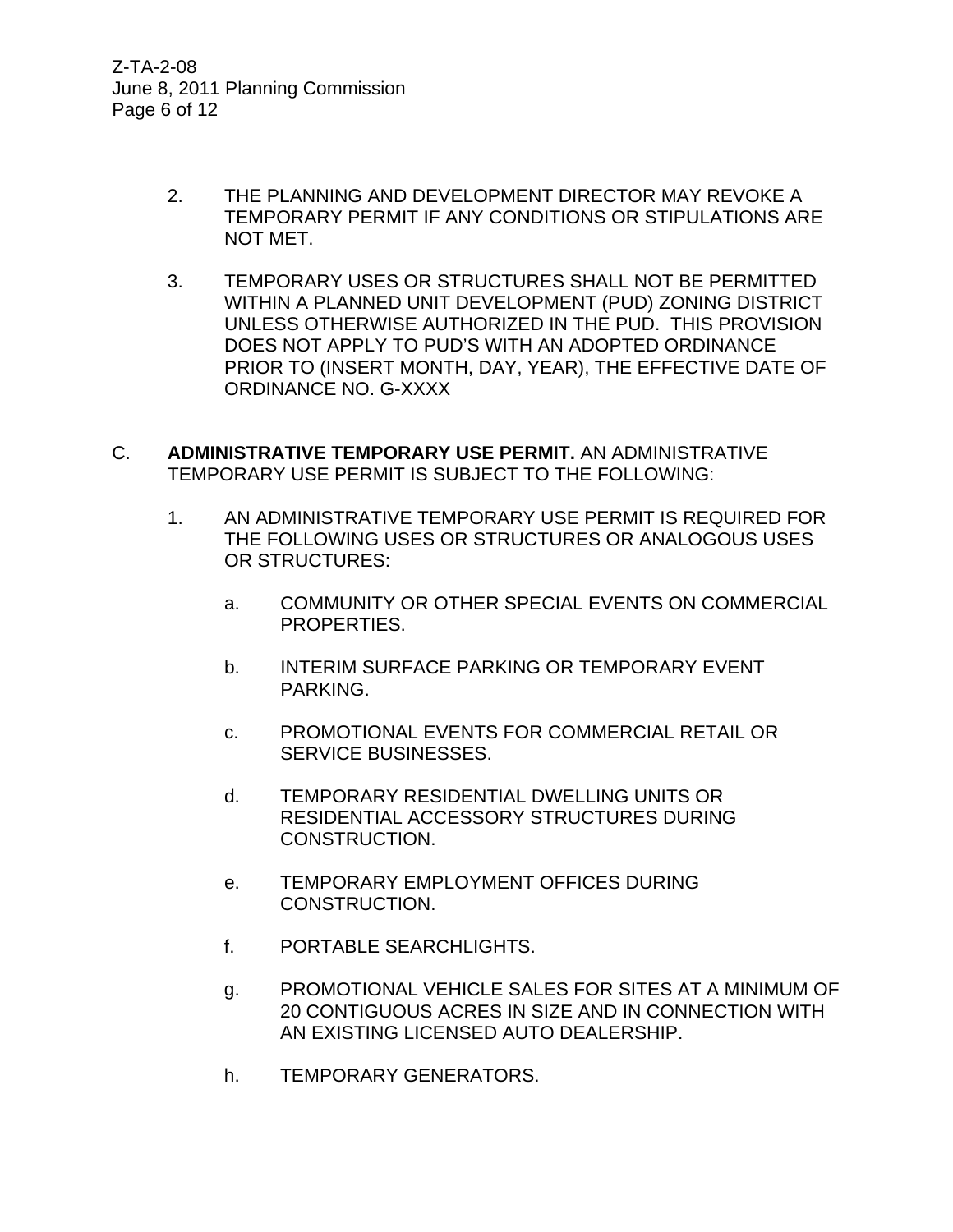Z-TA-2-08 June 8, 2011 Planning Commission Page 7 of 12

- i. TEMPORARY CONSTRUCTION YARDS OR STAGING AREAS.
- 2. APPLICANTS SHALL SUBMIT THE FOLLOWING:
	- a. APPLICATION FORM
	- b. ADDRESS OR LOCATION OF PROPERTY.
	- c. LETTER OF AUTHORIZATION FROM THE PROPERTY OWNER GIVING PERMISSION TO HOLD THE EVENT ON SPECIFIED DAYS AND TIMES.
	- d. SITE PLAN SHOWING THE LOCATION OF EVENT ON SUBJECT PROPERTY.
	- e. SUBMITTAL FEE IN ACCORDANCE WITH APPENDIX A OF THE PHOENIX ZONING ORDINANCE.
- 3. THE PLANNING AND DEVELOPMENT DIRECTOR OR DESIGNEE SHALL REVIEW APPLICATIONS AND MAY GRANT ADMINISTRATIVE TEMPORARY USE PERMITS BASED UPON THE FOLLOWING CRITERIA:
	- a. THE USE SHALL NOT CAUSE A SIGNIFICANT INCREASE IN ODOR, DUST, GAS, NOISE, VIBRATION, SMOKE, HEAT, OR GLARE AT A LEVEL EXCEEDING THAT OF AMBIENT CONDITIONS.
	- b. THE USE SHALL COMPLY WITH ALL OTHER CODES AND ORDINANCES.
	- c. THE USE SHALL NOT REDUCE THE NUMBER OF PARKING SPACES BELOW THE NUMBER REQUIRED BY THE ZONING ORDINANCE FOR THE EXISTING USES.
	- d. DATES, TIMES, DURATION, AND OTHER REQUIREMENTS SHALL BE IN ACCORDANCE WITH THE FOLLOWING, OR AS OTHERWISE MAY BE LIMITED BY THE PLANNING AND DEVELOPMENT DIRECTOR OR DESIGNEE AND LISTED ON THE PERMIT.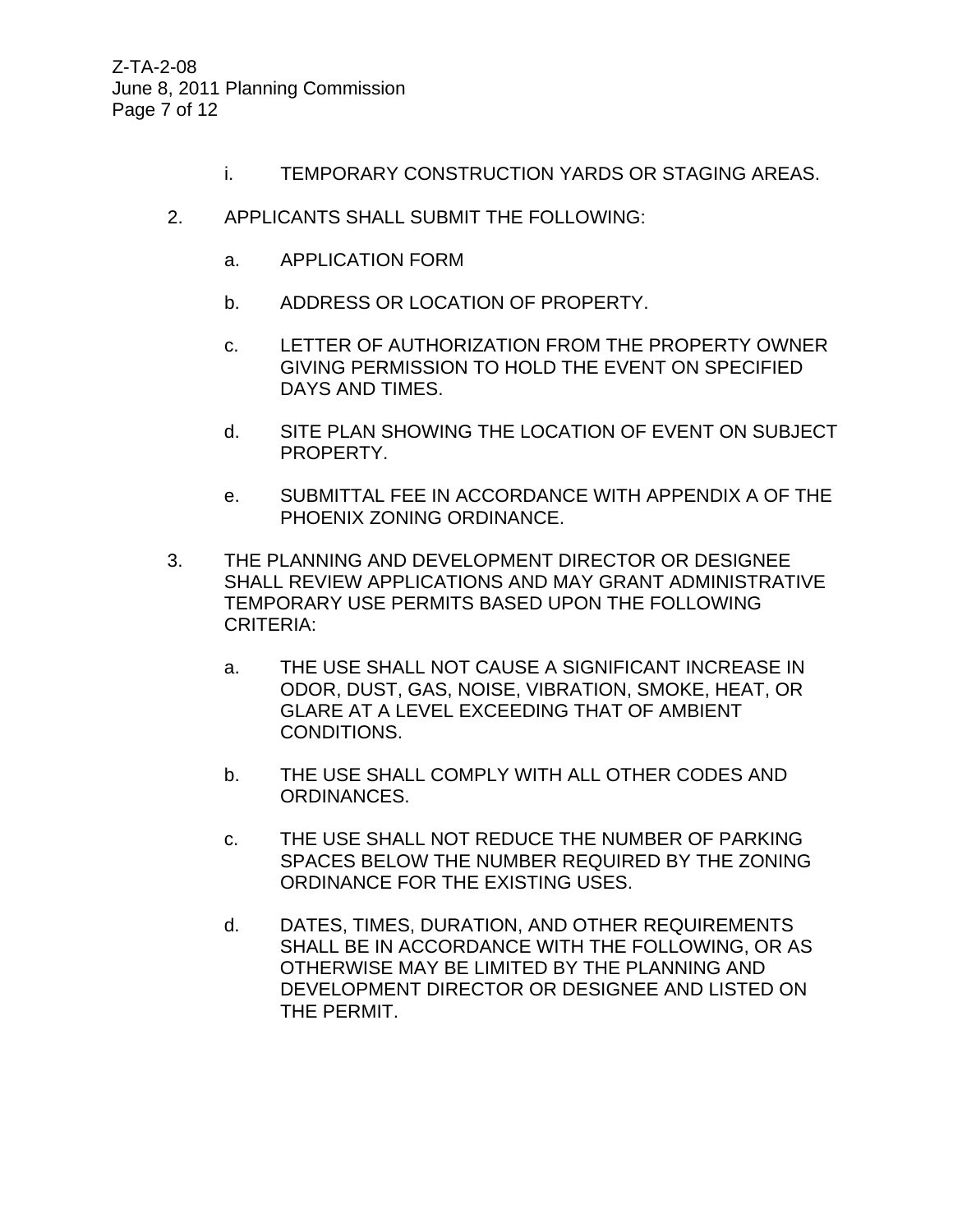Z-TA-2-08 June 8, 2011 Planning Commission Page 8 of 12

- (1) THE APPROVAL OF THE FOLLOWING ADMINISTRATIVE TEMPORARY USES SHALL NOT EXCEED A LENGTH OF FIVE CONSECUTIVE DAYS WITH A MAXIMUM OF FIVE EVENTS PER CALENDAR YEAR AND A MAXIMUM OF TWO EVENTS PER MONTH:
	- (a) COMMUNITY OR OTHER SPECIAL EVENTS ON COMMERCIAL PROPERTIES.
	- (b) PROMOTIONAL VEHICLE SALES FOR SITES AT A MINIMUM OF 20 CONTIGUOUS ACRES IN SIZE AND IN CONNECTION WITH AN EXISTING LICENSED AUTO DEALERSHIP.
	- (c) TEMPORARY EVENT PARKING
- (2) THE APPROVAL OF THE FOLLOWING ADMINISTRATIVE TEMPORARY USES SHALL NOT EXCEED A LENGTH OF FIVE CONSECUTIVE DAYS WITH A MAXIMUM OF TWELVE EVENTS PER CALENDAR YEAR AND A MAXIMUM OF TWO EVENTS PER MONTH:
	- (a) PROMOTIONAL EVENTS FOR COMMERCIAL RETAIL OR SERVICE BUSINESSES.
	- (b) PORTABLE SEARCHLIGHTS.
- (3) THE FOLLOWING ADMINISTRATIVE TEMPORARY USES MAY BE APPROVED FOR UP TO ONE YEAR:
	- (a) TEMPORARY RESIDENTIAL DWELLING UNITS OR RESIDENTIAL ACCESSORY STRUCTURES DURING CONSTRUCTION.
	- (b) TEMPORARY EMPLOYMENT OFFICES DURING CONSTRUCTION.
	- (c) TEMPORARY GENERATORS.
	- (d) TEMPORARY CONSTRUCTION YARDS OR STAGING AREAS.
	- (e) INTERIM SURFACE PARKING.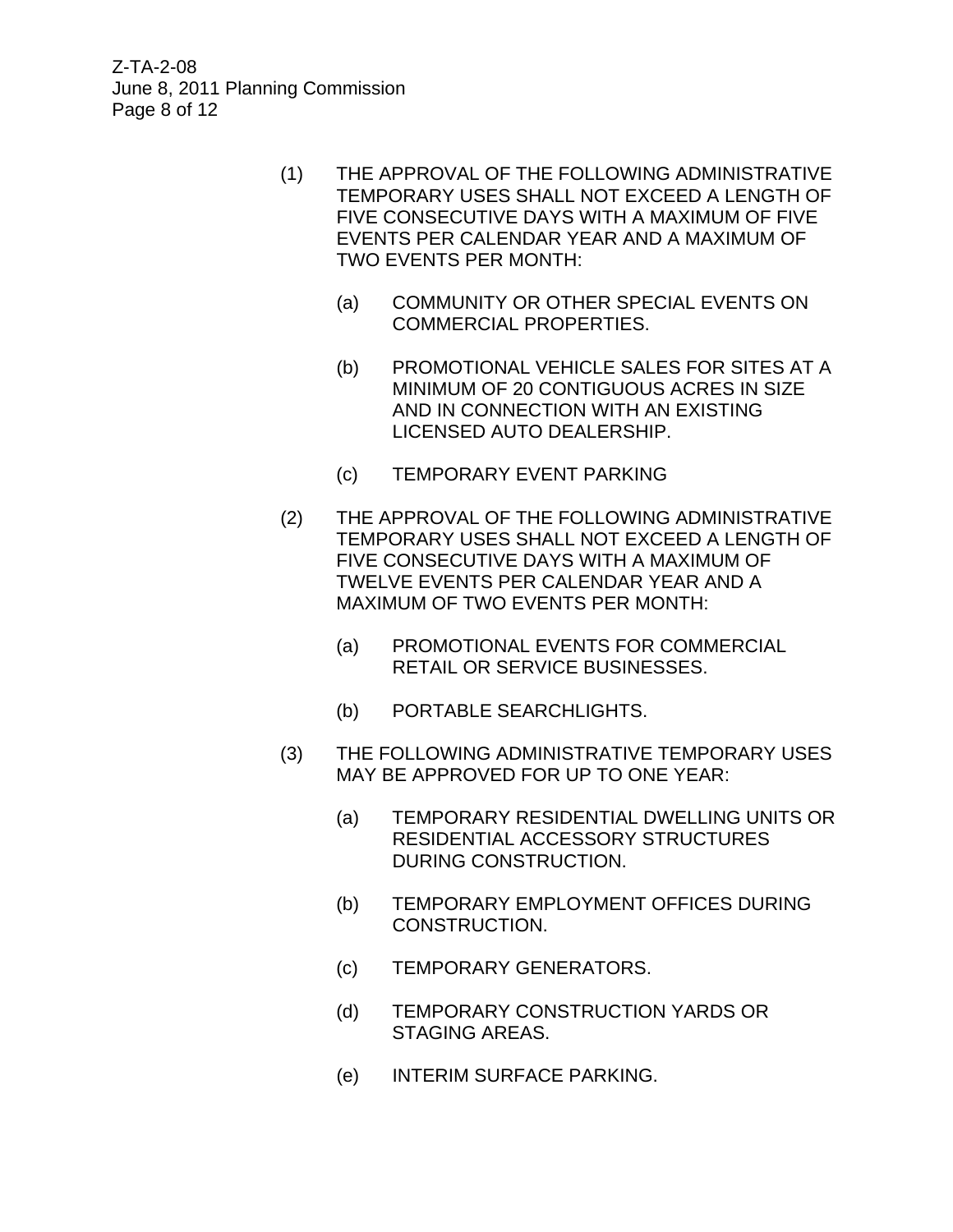Z-TA-2-08 June 8, 2011 Planning Commission Page 9 of 12

- e. THE USE SHALL NOT EMIT DIRECT LIGHT THAT IS GREATER THAN 1-FOOT CANDLE AT THE PROPERTY LINE OR BROADCAST SOUND BEYOND THE BOUNDARIES OF THE PROPERTY ON WHICH THE USE IS CONDUCTED UNLESS APPROVED BY THE PLANNING AND DEVELOPMENT DIRECTOR OR DESIGNEE.
- f. AN ADMINISTRATIVE TEMPORARY USE PERMIT FOR A PARCEL MAY BE DENIED WHEN THE PROPERTY OWNER HAS BEEN ISSUED A NOTICE OF VIOLATION THAT WAS RELATED TO PREVIOUS TEMPORARY USES WITHIN THE LAST TWO YEARS.
- 4. USES THAT REQUIRE AN ADMINISTRATIVE TEMPORARY USE PERMIT MAY NOT BE ALTERED OR EXPANDED UNLESS APPROVED BY THE PLANNING AND DEVELOPMENT DIRECTOR OR DESIGNEE.
- C D. **TEMPORARY USE PERMITS.** OTHER THAN A MOBILE VENDOR USE OR MOBILE VENDING UNIT, A TEMPORARY USE PERMIT SHALL BE OBTAINED PURSUANT TO SECTION 307 Time periods for temporary use permits will be established as follows: +2
	- 1. The Zoning Administrator MAY GRANT A TEMPORARY USE PERMIT FOR UP TO THIRTY-SIX MONTHS will establish the time period in the use permit hearing that shall not exceed twelve months. A time extension of no more than twelve months may be granted only through an additional use permit hearing. +2
	- 2. THE FOLLOWING WILL APPLY TO SITES WITH APPROVED USE PERMITS PRIOR TO (INSERT MONTH, DAY, YEAR), THE EFFECTIVE DATE OF ORDINANCE NO. G-XXXX: If the temporary use is recurring and occurs less than fifty days during the calendar year, then a use permit must be obtained for each of the first two years. In the third and consecutive, subsequent years, no use permit approval shall be required to continue the temporary use permitted by the use permit upon complying with the following: (1) payment of the application fee set forth in the City Code; and (2) upon a finding by the Zoning Administrator that the temporary use has not been detrimental to persons residing or working in the vicinity, to adjacent property or to the neighborhood. +2
- D. A temporary permit shall be required in any nonresidential zoning district upon a finding by the Zoning Administrator or his duly authorized representative that all temporary uses or structures on a property shall meet and comply with the following criteria: \*2, \*4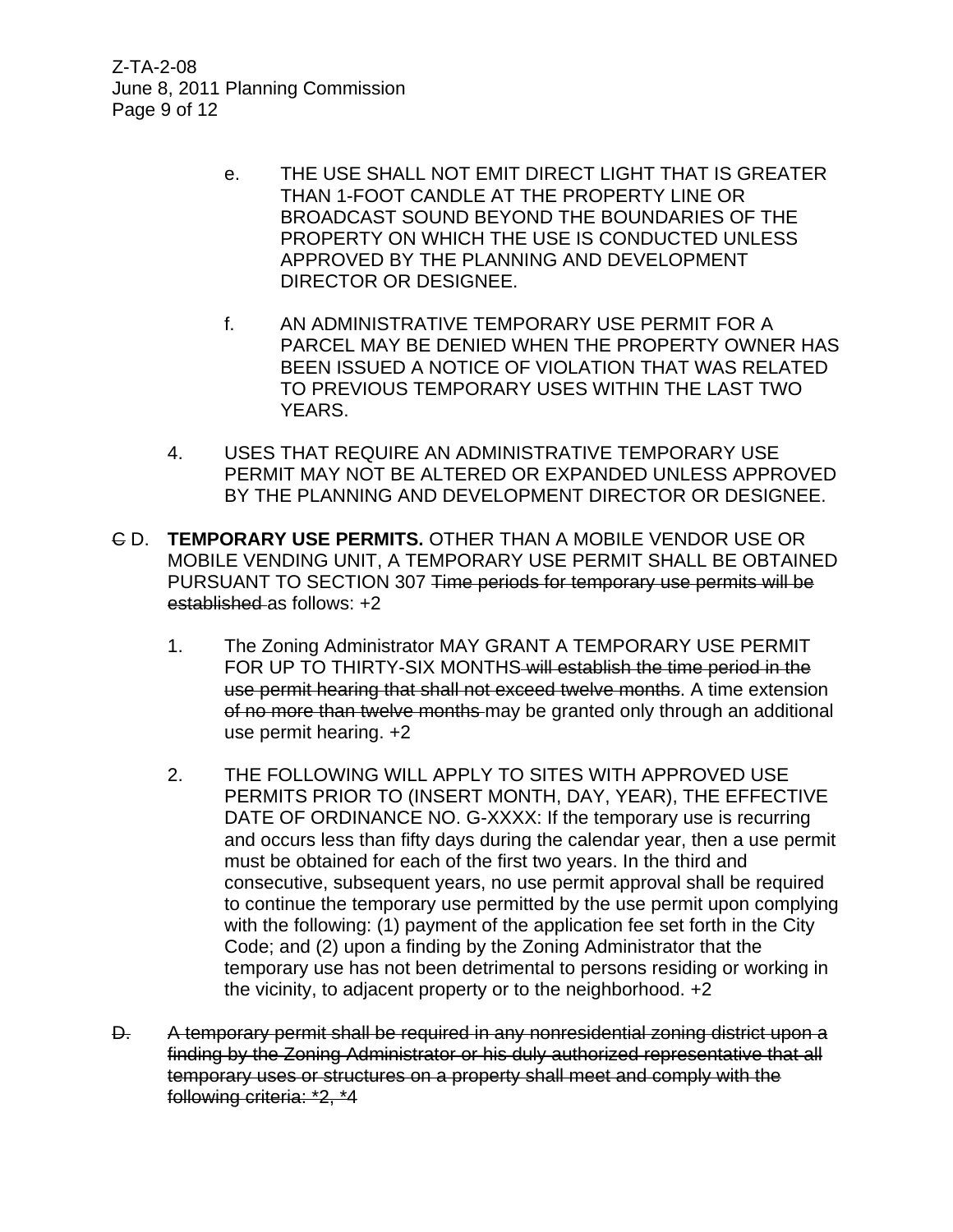- 1. The uses or structures shall comply with all applicable codes and ordinances. \*4
- 2. The approval shall not exceed a length of five consecutive days (excluding installation and removal) with a maximum of four events per calendar year.
- 3. The number of parking spaces shall not be reduced below the number of spaces required by Section 702 of this ordinance or below ten percent of the spaces provided, whichever is greater. \*4
- 4. The use shall not be conducted between the hours of 10:00 p.m. and 8:00 a.m.
- 5. No direct light or sound associated with such use or structure shall be visible or broadcast beyond the boundaries of the lot.
- 6. A fee has been paid in an amount equal to the minor promotional event fee set forth in the zoning fee schedule of this Code.
- E. A nonresidential use in a residential district may have a temporary use upon a finding by the Zoning Administrator or DESIGNEE his duly authorized representative that the temporary use or structure meets the following criteria: +2
	- 1. The subject parcel must have its primary driveway on an arterial street. Ingress and egress to the site during the time period the temporary use is functioning is restricted to arterial street driveways. +2
	- 2. The subject parcel shall have no zoning violations on record for the previous twelve months. +2
	- 3. The use or structure shall comply with all OTHER applicable codes and ordinances. +2
	- 4. The approval shall not exceed a length of three consecutive days (excluding installation and removal) with a maximum of four events per calendar year. +2
	- 5. The use or structure must be spaced AT LEAST fifty feet from the lot line of any adjacent residential use. +2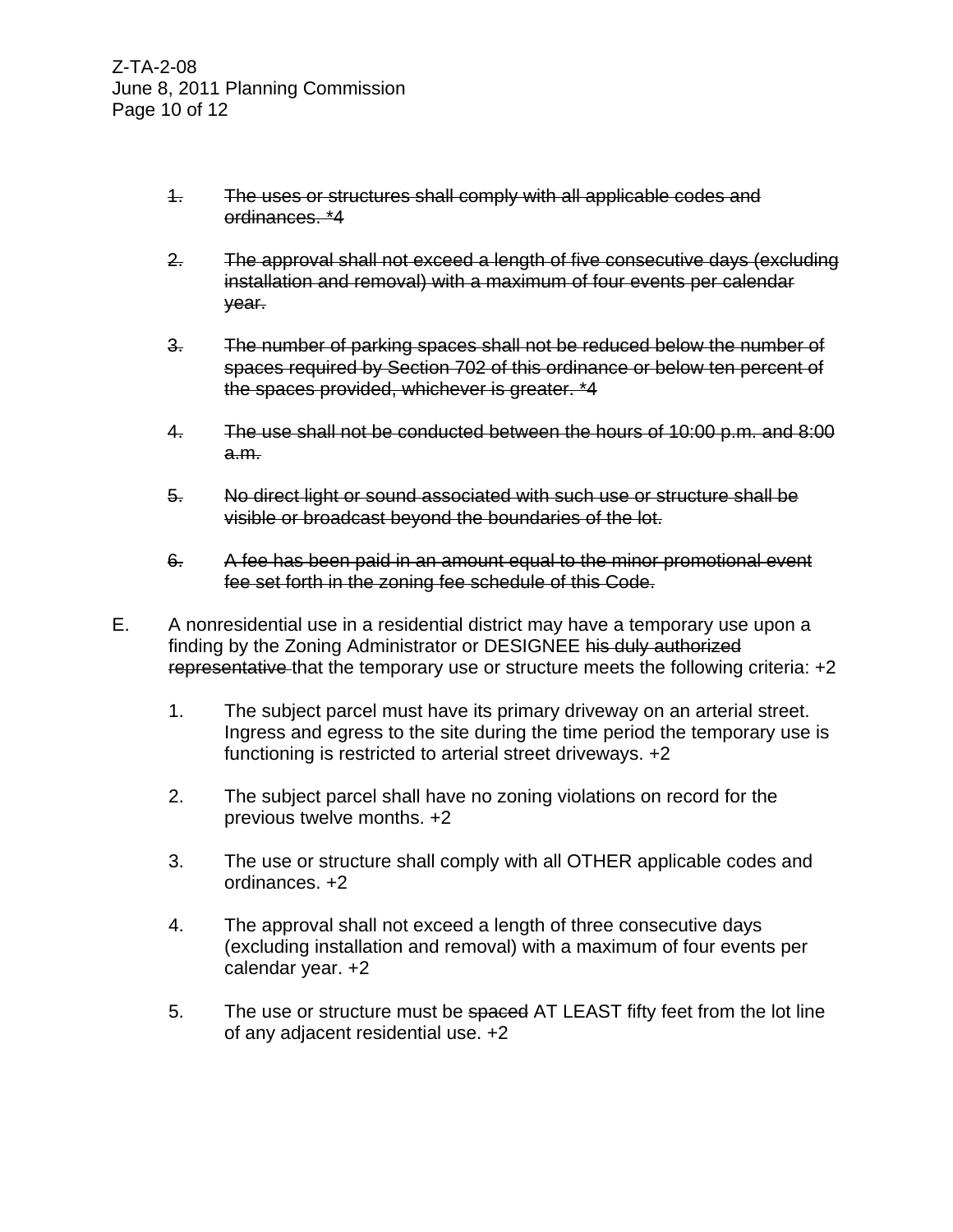- 6. The number of parking spaces shall not be reduced below the number of spaces required by THE ZONING ORDINANCE Section 601.C [sic] of this ordinance or below ten percent of the spaces provided, whichever is greater. +2
- 7. The use shall not be conducted between the hours of 10:00 p.m. and 8:00 a.m. +2
- 8. No direct light or sound associated with such use or structure shall be visible or broadcast beyond the boundaries of the lot. +2
- 9. A third party, commercial use that is unrelated to the primary use of the subject parcel may not sell retail merchandise in-doors or out-of-doors, unless the third party is a nonprofit organization. +2
- 10. A fee has been paid in an amount equal to the minor promotional event fee set forth in the zoning fee schedule of this code. +2
- F. Portable searchlights shall be permitted, notwithstanding the limitations of the individual districts, when in compliance with the following standards: +1
	- 1. There shall be no advertising located on any part of the searchlight or its supporting structure. +1
	- 2. No searchlight shall be illuminated at any time when the angle between its beam and the ground surface is less than sixty degrees. +1
	- 3. The searchlight display shall comply with the following sections: +1

| 705.X                                                             | (Electrical signs) +1                   |  |  |  |
|-------------------------------------------------------------------|-----------------------------------------|--|--|--|
| 705.BB.3                                                          | <del>Traffic control device) +1</del> ) |  |  |  |
| 705.FF                                                            | (Occupancy of the right-of-way) +1      |  |  |  |
| 705.NN<br><del>(Traffic hazard) +1</del>                          |                                         |  |  |  |
| 705.QQ                                                            | (Visibility at intersections) +1        |  |  |  |
|                                                                   |                                         |  |  |  |
| Editor's note                                                     |                                         |  |  |  |
| The subsection numbers listed above appear to be obsolete as such |                                         |  |  |  |
| subsections do not appear in the code.                            |                                         |  |  |  |

G. A searchlight may be located within a C-1, C-2, C-3, A-1, A-2, Commerce Park, PSC, or RSC district so long as it is not placed within one hundred fifty feet of an occupied residence. +1